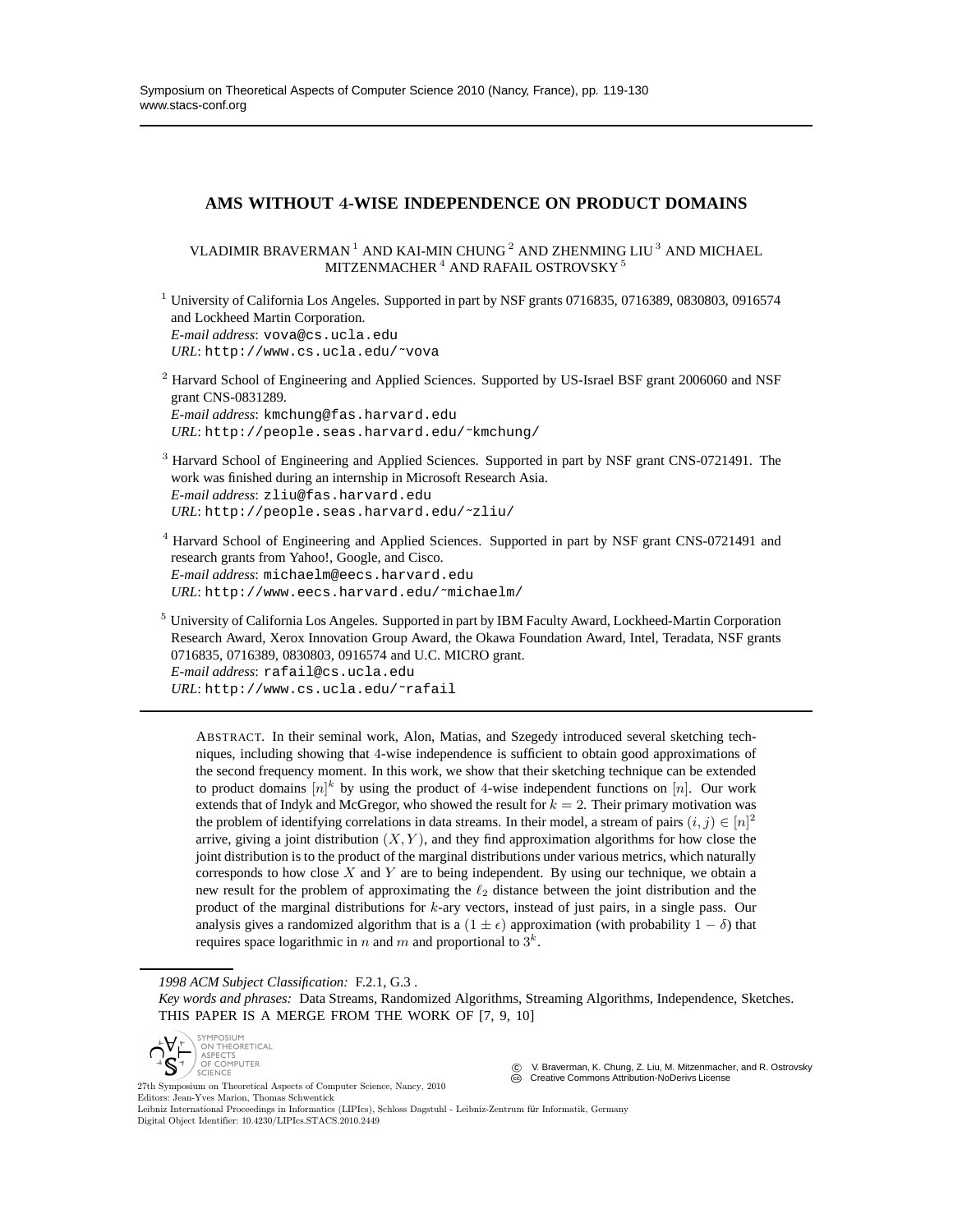## **1. Introduction**

In their seminal work, Alon, Matias and Szegedy [4] presented celebrated sketching techniques and showed that 4-wise independence is sufficient to obtain good approximations of the second frequency moment. Indyk and McGregor [12] make use of this technique in their work introduce the problem of measuring independence in the streaming model. There they give efficient algorithms for approximating pairwise independence for the  $\ell_1$  and  $\ell_2$  norms. In their model, a stream of pairs  $(i, j) \in [n]^2$  arrive, giving a joint distribution  $(X, Y)$ , and the notion of approximating pairwise independence corresponds to approximating the distance between the joint distribution and the product of the marginal distributions for the pairs. Indyk and McGregor state, as an explicit open question in their paper, the problem of whether one can estimate  $k$ -wise independence on  $k$ -tuples for any  $k > 2$ . In particular, Indyk and McGregor show that, for the  $\ell_2$  norm, they can make use of the product of 4-wise independent functions on  $[n]$  in the sketching method of Alon, Matias, and Szegedy. We extend their approach to show that on the product domain  $[n]^k$ , the sketching method of Alon, Matias, and Szegedy works when using the product of  $k$  copies of 4-wise independent functions on  $[n]$ . The cost is that the memory requirements of our approach grow exponentially with k, proportionally to  $3^k$ .

Measuring independence and  $k$ -wise independence is a fundamental problem with many applications (see e.g., Lehmann [13]). Recently, this problem was also addressed in other models by, among others, Alon, Andoni, Kaufman, Matulef, Rubinfeld and Xie [1]; Batu, Fortnow, Fischer, Kumar, Rubinfeld and White [5]; Goldreich and Ron [11]; Batu, Kumar and Rubinfeld [6]; Alon, Goldreich and Mansour [3]; and Rubinfeld and Servedio [15]. Traditional non-parametric methods of testing independence over empirical data usually require space complexity that is polynomial to either the support size or input size. The scale of contemporary data sets often prohibits such space complexity. It is therefore natural to ask whether we will be able to design algorithms to test for independence in streaming model. Interestingly, this specific problem appears not to have been introduced until the work of Indyk and McGregor. While arguably results for the  $\ell_1$  norm would be stronger than for the  $\ell_2$  norm in this setting, the problem for  $\ell_2$  norms is interesting in its own right. The problem for the  $\ell_1$  norm has been recently resolved by Braverman and Ostrovsky in [8]. They gave an  $(1 \pm \epsilon, \delta)$ -approximation algorithm that makes a single pass over a data stream and uses polylogarithmic memory.

### **1.1. Our Results**

In this paper we generalize the "sketching of sketches" result of Indyk and McGregor. Our specific theoretical contributions can be summarized as follows:

#### *Main Theorem.*

Let  $\vec{v} \in \mathcal{R}^{(n^k)}$  be a vector with entries  $\vec{v}_p \in R$  for  $p \in [n]^k$ . Let  $h_1, \ldots, h_k : [n] \to \{-1, 1\}$  be independent copies of 4-wise independent hash functions; that is,  $h_i(1), \ldots, h_i(n) \in \{-1, 1\}$  are 4-wise independent hash functions for each  $i \in [k]$ , and  $h_1(\cdot), \ldots, h_k(\cdot)$  are mutually independent. Define  $H(\mathbf{p}) = \prod_{i=1}^{k} h_j(p_j)$ , and the sketch  $Y = \sum_{p \in [n]^k} \vec{v}_{\mathbf{p}} H(p)$ .

We prove that the sketch Y can be used to give an efficient approximation for  $\|\vec{v}\|^2$ ; our result is stated formally in Theorem 4.2. Note that  $H$  is not 4-wise independent.

As a corollary, the main application of our main theorem is to extend the result of Indyk and McGregor  $[12]$  to detect the dependency of k random variables in streaming model.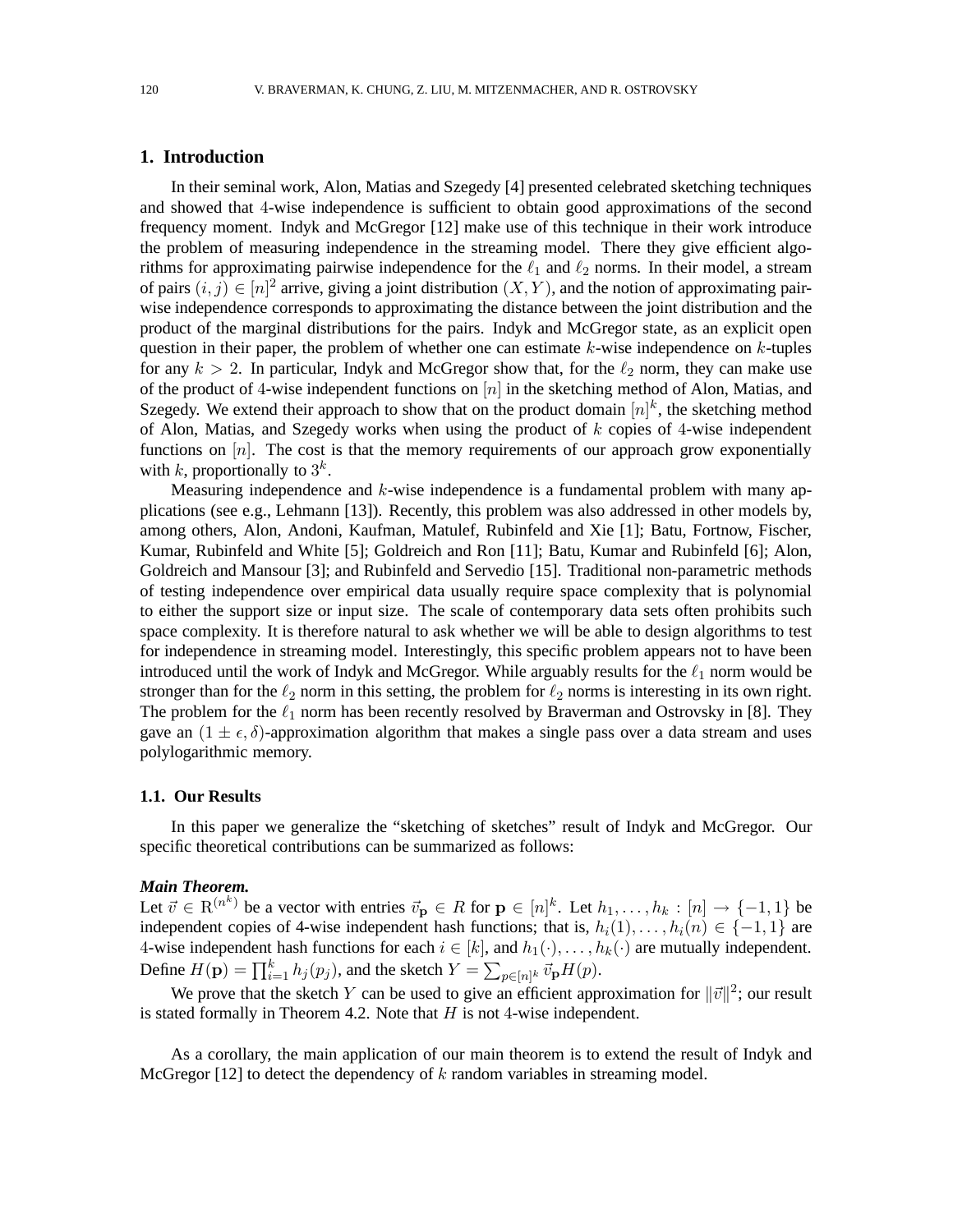**Corollary 1.1.** *For every*  $\epsilon > 0$  *and*  $\delta > 0$ *, there exists a randomized algorithm that computes,* given a sequence  $a_1, \ldots, a_m$  of k-tuples, in one pass and using  $O(3^k \epsilon^{-2} \log \frac{1}{\delta} (\log m + \log n))$ *memory bits, a number* Y *so that the probability* Y *deviates from the*  $\ell_2$  *distance between product and joint distribution by more than a factor of*  $(1 + \epsilon)$  *is at most*  $\delta$ *.* 

### **1.2. Techniques and a Historical Remark**

This paper is merge from [7, 9, 10], where the same result was obtained with different proofs. The proof of [10] generalizes the geometric approach of Indyk and McGregor [12] with new geometric observations. The proofs of [7, 9] are more combinatorial in nature. These papers offer new insights, but due to the space limitation, we focus on the proof from [9] in this paper. Original papers are available on line and are recommended to the interested reader.

## **2. The Model**

We provide the general underlying model. Here we mostly follow the notation of [7, 12].

Let S be a stream of size m with elements  $a_1, \ldots, a_m$ , where  $a_i \equiv (a_i^1, \ldots, a_i^k) \in [n]^k$ . (When we have a sequence of elements that are themselves vectors, we denote the sequence number by a subscript and the vector entry by a superscript when both are needed.) The stream S defines an *empirical* distribution over  $[n]^k$  as follows: the frequency  $f(\omega)$  of an element  $\omega \in [n]^k$  is defined as the number of times it appears in  $S$ , and the empirical distribution is

$$
\Pr[\omega] = \frac{f(\omega)}{m} \quad \text{for any } \omega \in [n]^k.
$$

Since  $\omega = (\omega_1, \dots, \omega_k)$  is a vector of size k, we may also view the streaming data as defining a joint distribution over the random variables  $X_1, \ldots, X_k$  corresponding to the values in each dimension. (In the case of  $k = 2$ , we write the random variables as X and Y rather than  $X_1$  and  $X_2$ .) There is a natural way of defining marginal distribution for the random variable  $X_i$ : for  $\omega_i \in [n]$ , let  $f_i(\omega_i)$  be the number of times  $\omega_i$  appears in the *i*th coordinate of an element of S, or

$$
f_i(\omega_i) = |\{a_j \in S : a_j^i = \omega_i\}|.
$$

The empirical marginal distribution  $Pr_i[\cdot]$  for the *i*th coordinate is defined as

$$
\Pr_i[\omega_i] = \frac{f_i(\omega_i)}{m} \quad \text{for any } \omega_i \in [n].
$$

Next let  $\vec{v}$  be the vector in  $R^{[n]^{k}}$  with  $\vec{v}_{\omega} = \Pr[\omega] - \prod_{1 \leq i \leq k} \Pr_i[\omega_i]$  for all  $\omega \in [n]^{k}$ . Our goal is to approximate the value

$$
\|\vec{v}\| \equiv \left(\sum_{\omega \in [n]^k} \left| \Pr[\omega] - \prod_{1 \le i \le k} \Pr_i[\omega_i] \right|^2 \right)^{\frac{1}{2}}.
$$
 (2.1)

This represent the  $\ell_2$  norm between the tensor of the marginal distributions and the joint distribution, which we would expect to be close to zero in the case where the  $X_i$  were truly independent.

Finally, our algorithms will assume the availability of 4-wise independent hash functions. For more on 4-wise independence, including efficient implementations, see [2, 16]. For the purposes of this paper, the following simple definition will suffice.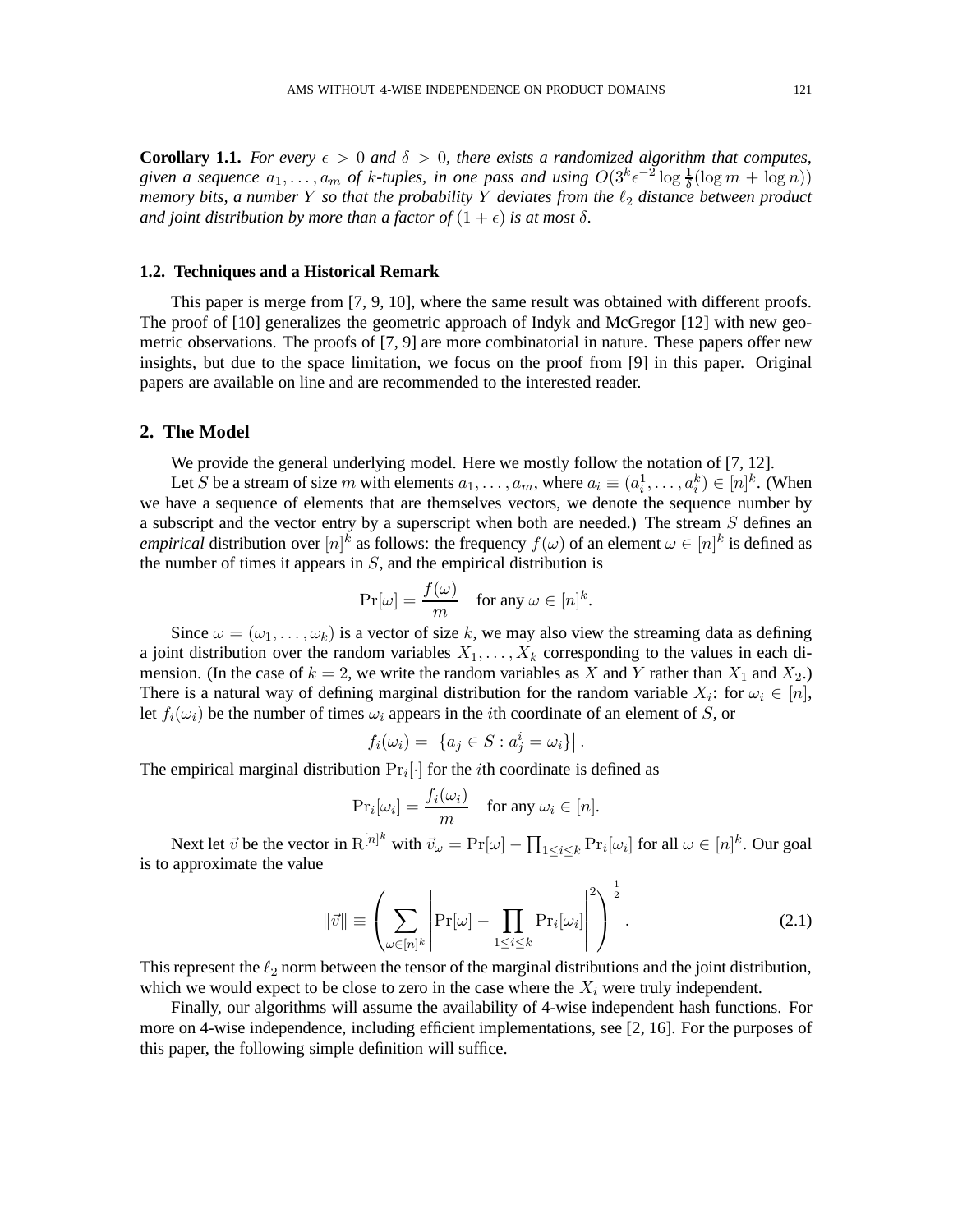**Definition 2.1.** *(4-wise independence)* A family of hash functions  $H$  with domain [n] and range  $\{-1,1\}$  is 4-wise independent if for any distinct values  $i_1, i_2, i_3, i_4 \in [n]$  and any  $b_1, b_2, b_3, b_4 \in$  $\{-1, 1\}$ , the following equality holds,

$$
\Pr_{h \leftarrow \mathcal{H}}\left[h(i_1) = b_1, h(i_2) = b_2, h(i_3) = b_3, h(i_4) = b_4\right] = 1/16.
$$

**Remark 2.2.** In [12], the family of 4-wise independent hash functions  $H$  is called 4-wise independent random vectors. For consistencies within our paper, we will always view the object  $H$  as a hash function family.

### **3. The Algorithm and its Analysis for**  $k = 2$

We begin by reviewing the approximation algorithm and associated proof for the  $\ell_2$  norm given in [12]. Reviewing this result will allow us to provide the necessary notation and frame the setting for our extension to general  $k$ . Moreover, in our proof, we find that a constant in Lemma 3.1 from [12] that we subsequently generalize appears incorrect. (Because of this, our proof is slightly different and more detailed than the original.) Although the error is minor in the context of their paper (it only affects the constant factor in the order notation), it becomes more important when considering the proper generalization to larger  $k$ , and hence it is useful to correct here.

In the case  $k = 2$ , we assume that the sequence  $(a_1^1, a_1^2), (a_2^1, a_2^2), \ldots, (a_m^1, a_m^2)$  arrives an item by an item. Each  $(a_i^1, a_i^2)$  (for  $1 \le i \le m$ ) is an element in  $[n]^2$ . The random variables X and Y over  $[n]$  can be expressed as follows:

$$
\left\{\begin{array}{lll} \Pr[i,j] &=& \Pr[X=i,Y=j] &=& |\{\ell:(a^1_\ell,a^2_\ell)=(i,j)\}|/m \\ \Pr_1[i] &=& \Pr[X=i] &=& |\{\ell:(a^1_\ell,a^2_\ell)=(i,\cdot)\}|/m \\ \Pr_2[j] &=& \Pr[Y=j] &=& |\{\ell:(a^1_\ell,a^2_\ell)=(\cdot,j)\}|/m. \end{array}\right.
$$

We simplify the notation and use  $p_i \equiv \Pr[X = i]$ ,  $q_i \equiv \Pr[Y = j]$ ,  $r_{i,j} = \Pr[X = i, Y = j]$ . and  $s_{i,j} = \Pr[X = i] \Pr[Y = j].$ 

Indyk and McGregor's algorithm proceeds in a similar fashion to the streaming algorithm presented in [4]. Specifically let  $s_1 = 72e^{-2}$  and  $s_2 = 2\log(1/\delta)$ . The algorithm computes  $s_2$  random variables  $Y_1, Y_2, \ldots, Y_{s_2}$  and outputs their median. The output is the algorithm's estimate on the norm of v defined in Equation 2.1. Each  $Y_i$  is the average of  $s_1$  random variables  $Y_{ij}$ :  $1 \leq j \leq s_1$ , where  $Y_{ij}$  are independent, identically distributed random variables. Each of the variables  $D = D_{ij}$ can be computed from the algorithmic routine shown in Figure 1.

2-D APPROXIMATION  $((a_1^1, a_1^2), \ldots, (a_m^1, a_m^2))$ 

- 1 Independently generate 4-wise independent random functions  $h_1, h_2$  from [n] to  $\{-1, 1\}$ .
- 2 **for**  $c \leftarrow 1$  **to** m
- 3 **do** Let the *c*th item  $(a_c^1, a_c^2) = (i, j)$
- 4 **c** can neit  $(a_c, a_c) = (i, j)$ <br>
4  $t_1 \leftarrow t_1 + h_1(i)h_2(j), t_2 \leftarrow t_2 + h_1(i), t_3 \leftarrow t_3 + h_2(j).$
- 5 Return  $Y = (t_1/m t_2t_3/m^2)^2$ .

Figure 1: The procedure for generating random variable Y for  $k = 2$ .

By the end of the process 2-D APPROXIMATION, we have  $t_1/m = \sum_{i,j \in [n]} h_1(i)h_2(j)r_{i,j}, t_2/m =$  $\sum_{i\in[n]}h_1(i)p_i$ , and  $t_3/m = \sum_{i\in[n]}h_2(i)q_i$ . Also, when a vector is in  $\mathbb{R}^{(n^2)}$ , its indices can be represented by  $(i_1, i_2) \in [n]^2$ . In what follows, we will use a bold letter to represent the index of a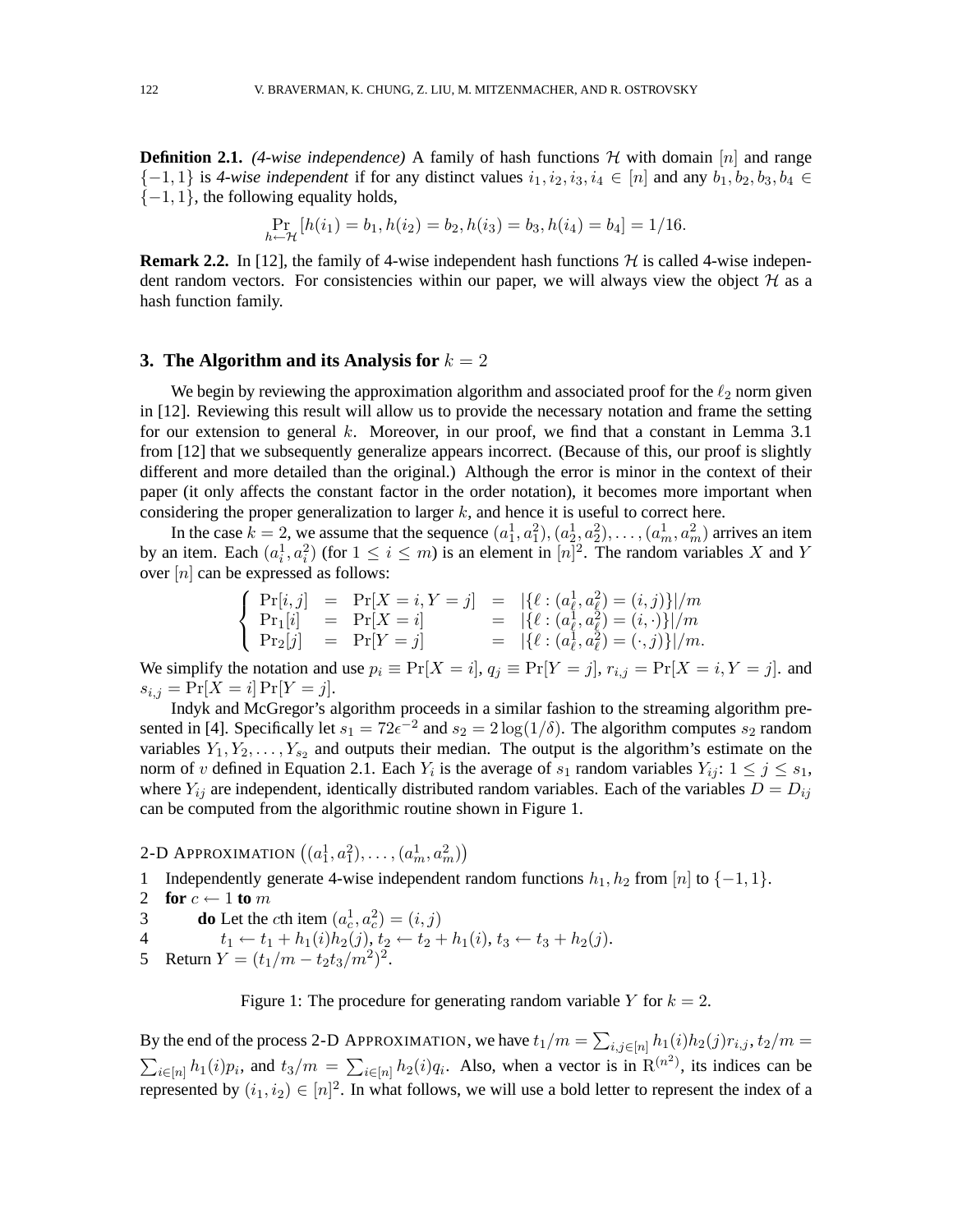high dimensional vector, e.g.,  $v_i \equiv v_{i_1,i_2}$ . The following Lemma shows that the expectation of Y is  $||v||^2$  and the variance of Y is at most  $8(E[Y])^2$  because  $E[Y^2] \leq 9E[Y]^2$ .

**Lemma 3.1.** *([12]) Let*  $h_1, h_2$  *be two independent instances of 4-wise independent hash functions from*  $[n]$  to  $\{-1,1\}$ *. Let*  $v \in \mathbb{R}^{n^2}$  and  $H(i) (\equiv H((i_1, i_2)) = h_1(i_1) \cdot h_2(i_2)$ *. Let us define*  $Y =$  $\left(\sum_{\mathbf{i}\in[n]^2} H(\mathbf{i})v_{\mathbf{i}}\right)^2$ . Then  $\mathbb{E}[Y] = \sum_{\mathbf{i}\in[n]^2} \vec{v}_{\mathbf{i}}^2$  and  $\mathbb{E}[Y^2] \leq 9(\mathbb{E}[Y])^2$ , which implies  $\text{Var}[Y] \leq$  $8E^{2}[Y]$ .

*Proof.* We have  $E[Y] = E[(\sum_{\mathbf{i}} H(\mathbf{i}) \vec{v}_{\mathbf{i}})^2] = \sum_{\mathbf{i}} \vec{v}_{\mathbf{i}}^2 E[H^2(\mathbf{i})] + \sum_{\mathbf{i} \neq \mathbf{j}} \vec{v}_{\mathbf{i}} \vec{v}_{\mathbf{j}} E[H(\mathbf{i})H(\mathbf{j})].$  For all  $i \in [n]^2$ , we know  $h^2(i) = 1$ . On the other hand,  $H(i)H(j) \in \{-1,1\}$ . The probability that  $H(\mathbf{i})H(\mathbf{j}) = 1$  is  $\Pr[H(\mathbf{i})H(\mathbf{j}) = 1] = \Pr[h_1(i_1)h_1(j_1)h_2(i_2)h_2(j_2) = 1] = 1/16 + {4 \choose 2}$  $_{2}^{4})1/16 +$  $1/16 = 1/2$ . The last equality holds is because  $h_1(i_1)h_1(j_1)h_2(i_2)h_2(j_2) = 1$  is equivalent to saying either all these variables are 1, or exactly two of these variables are -1, or all these variables are -1. Therefore,  $E[h(i)h(j)] = 0$ . Consequently,  $E[Y] = \sum_{i \in [n]^2} (\vec{v}_i)^2$ .

Now we bound the variance. Recall that  $Var[Y] = E[Y^2] - E[Y]^2$ , we bound

$$
\mathrm{E}[Y^2] = \sum_{\mathbf{i},\mathbf{j},\mathbf{k},\mathbf{l}\in [n]^2} \mathrm{E}[H(\mathbf{i})H(\mathbf{j})H(\mathbf{k})h(\mathbf{l})] \vec{v}_{\mathbf{i}}\vec{v}_{\mathbf{j}}\vec{v}_{\mathbf{k}}\vec{v}_{\mathbf{l}} \leq \sum_{\mathbf{i},\mathbf{j},\mathbf{k},\mathbf{l}\in [n]^2} |\mathrm{E}[H(\mathbf{i})H(\mathbf{j})H(\mathbf{k})H(\mathbf{l})]| \cdot |\vec{v}_{\mathbf{i}}\vec{v}_{\mathbf{j}}\vec{v}_{\mathbf{k}}\vec{v}_{\mathbf{l}}|.
$$

Also  $|E[H(i)H(j)H(k)H(l)]| \in \{0,1\}$ . The quantity  $E[H(i)H(j)H(k)H(l)] \neq 0$  if and only if the following relation holds,

$$
\forall s \in [2] : ((i_s = j_s) \land (k_s = l_s)) \lor ((i_s = k_s) \land (j_s = l_s)) \lor ((i_s = l_s) \land (k_s = j_s)). \tag{3.1}
$$

Denote the set of 4-tuples  $(i, j, k, l)$  that satisfy the above relation by D. We may also view each 4-tuple as an ordered set that consists of 4 points in  $[n]^2$ . Consider the unique smallest axes-parallel rectangle in  $[n]^2$  that contains a given 4-tuple in  $\mathcal{D}$  (i.e. contains the four ordered points). Note this could either be a (degenerate) line segment or a (non-degenerate) rectangle, as we discuss below. Let  $M : \mathcal{D} \to \{A, B, C, D\}$  be the function that maps an element  $\sigma \in \mathcal{D}$  to the smallest rectangle ABCD defined by  $\sigma$ . Since a rectangle can be uniquely determined by its diagonals, we may write  $M: \mathcal{D} \to (\chi_1, \chi_2, \varphi_1, \varphi_2)$ , where  $\chi_1 \leq \chi_2 \in [n], \varphi_1 \leq \varphi_2 \in [n]$  and the corresponding rectangle is understood to be the one with diagonal  $\{(\chi_1, \varphi_1),(\chi_2, \varphi_2)\}\.$  Also, the inverse function  $M^{-1}(\chi_1, \chi_2, \varphi_1, \varphi_2)$  represents the pre-images of  $(\chi_1, \chi_2, \varphi_1, \varphi_2)$  in  $\mathcal{D}$ .  $(\chi_1, \chi_2, \varphi_1, \varphi_2)$  is degenerate if either  $\chi_1 = \chi_2$  or  $\varphi_1 = \varphi_2$ , in which case the rectangle (and its diagonals) correspond to the segment itself, or  $\chi_1 = \chi_2$  and  $\varphi_1 = \varphi_2$ , and the rectangle is just a single point.

**Example 3.2.** Let  $i = (1, 2)$ ,  $j = (3, 2)$ ,  $k = (1, 5)$ , and  $l = (3, 5)$ . The tuple is in  $D$  and its corresponding bounding rectangle is a non-degenerate rectangle. The function  $M(i, j, k, l)$  =  $(1, 3, 2, 5).$ 

**Example 3.3.** Let  $i = j = (1, 4)$  and  $k = 1 = (3, 7)$ . The tuple is also in D and minimal bounding rectangle formed by these points is an interval  $\{(1, 4), (3, 7)\}$ . The function  $M(i, j, k, l)$  =  $(1, 3, 4, 7).$ 

To start we consider the non-degenerate cases. Fix any  $(\chi_1, \chi_2, \varphi_1, \varphi_2)$  with  $\chi_1 < \chi_2$  and  $\phi_1 <$  $\phi_2$ . There are in total  $\binom{4}{2}$  $\binom{4}{2}^2 = 36$  tuples  $(i, j, k, l)$  in D with  $M(i, j, k, l) = (\chi_1, \chi_2, \varphi_1, \varphi_2)$ . Twentyfour of these tuples correspond to the setting where none of i, j, k, l are equal, as there are twentyfour permutations of the assignment of the labels  $\mathbf{i}, \mathbf{j}, \mathbf{k}, \mathbf{l}$  to the four points. (This corresponds to the first example). In this case the four points form a rectangle, and we have  $|\vec{v}_i\vec{v}_j\vec{v}_k\vec{v}_l|\leq$ 1  $\frac{1}{2}((\vec{v}_{\chi_1,\varphi_1}\vec{v}_{\chi_2,\varphi_2})^2 + (\vec{v}_{\chi_1,\varphi_2}\vec{v}_{\chi_2,\varphi_1})^2)$ . Intuitively, in these cases, we assign the "weight" of the tuple to the diagonals.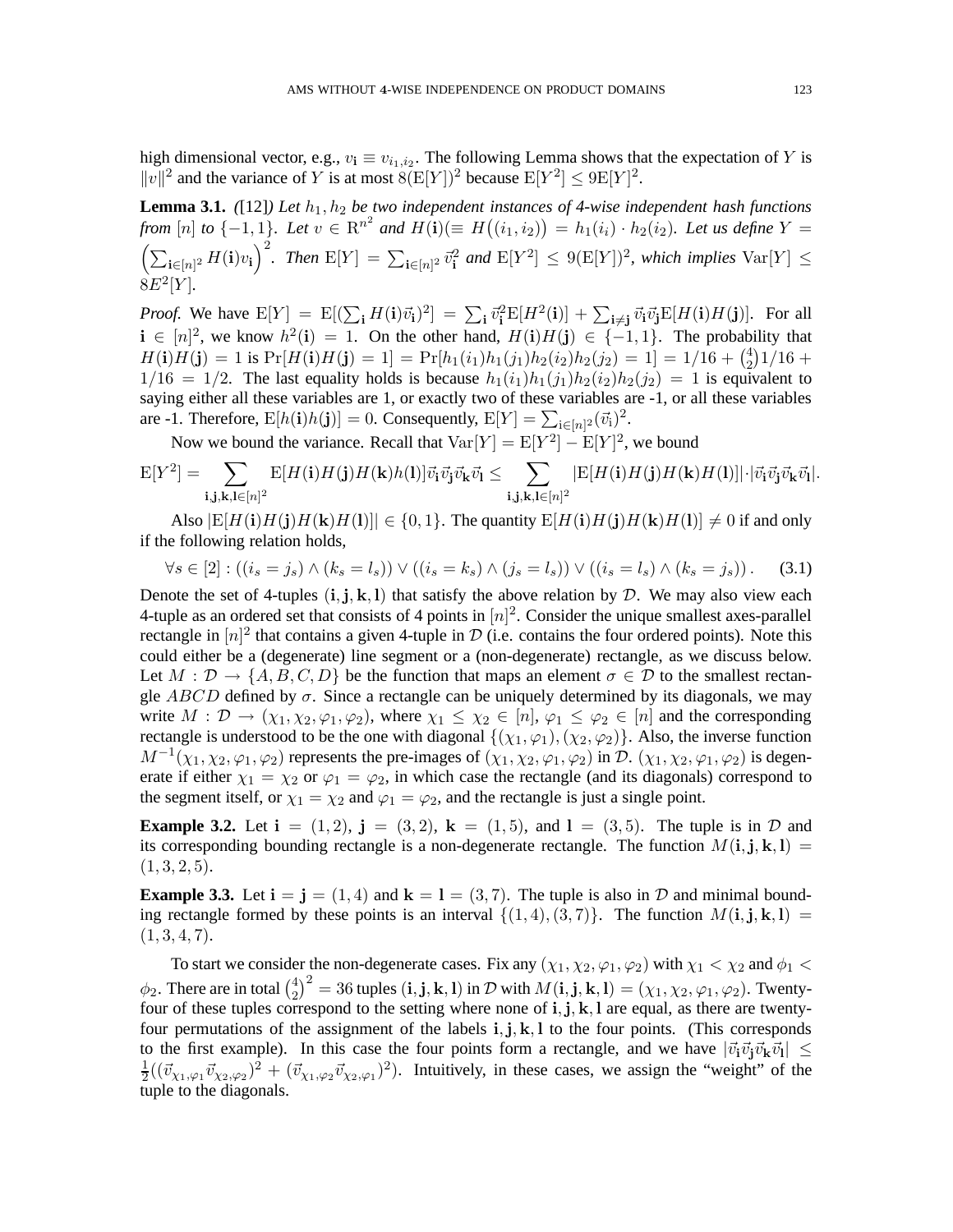The remaining twelve tuples in  $M^{-1}(\chi_1, \chi_2, \varphi_1, \varphi_2)$  correspond to intervals. (This corresponds to the second example.) In this case two of  $\mathbf{i}, \mathbf{j}, \mathbf{k}, \mathbf{l}$  correspond to one endpoint of the interval, and the other two labels correspond to the other endpoint. Hence we have either  $|\vec{v}_i \vec{v}_j \vec{v}_k \vec{v}_l|$  =  $(\vec{v}_{\chi_1,\varphi_1}\vec{v}_{\chi_2,\varphi_2})^2$  or  $|\vec{v}_i\vec{v}_j\vec{v}_k\vec{v}_l| = (\vec{v}_{\chi_1,\varphi_2}\vec{v}_{\chi_2,\varphi_1})^2$ , and there are six tuples for each case.

Therefore for any  $\chi_1 < \chi_2 \in [n]$  and  $\varphi_1 < \varphi_2 \in [n]$  we have:

$$
\sum_{\substack{(\mathbf{i}, \mathbf{j}, \mathbf{k}, \mathbf{l}) \in \\M^{-1}(\chi_1, \chi_2, \varphi_1, \varphi_2)}} |v_{\mathbf{i}} v_{\mathbf{j}} v_{\mathbf{k}} v_{\mathbf{l}}| \leq 18((v_{\chi_1, \varphi_1} v_{\chi_2, \varphi_2})^2 + (v_{\chi_1, \varphi_2}, v_{\chi_2, \varphi_1})^2).
$$

The analysis is similar for the degenerate cases, where the constant 18 in the bound above is now quite loose. When exactly one of  $\chi_1 = \chi_2$  or  $\varphi_1 = \varphi_2$  holds, the size of  $M^{-1}(\chi_1, \chi_2, \varphi_1, \varphi_2)$ is  $\binom{4}{2}$  $\chi_2^{(4)} = 6$ , and the resulting intervals correspond to vertical or horizontal lines. When both  $\chi_1 = \chi_2$ and  $\varphi_1 = \varphi_2$ , then  $|M^{-1}(\chi_1, \chi_2, \varphi_1, \varphi_2)| = 1$ . In sum, we have Following the same analysis as for the non-degenerate cases, we find

$$
\sum_{\substack{\mathbf{i}, \mathbf{j}, \mathbf{k}, \mathbf{l} \in \mathcal{D} \\ \varphi_1 < \varphi_2}} \left| \vec{v}_i \vec{v}_j \vec{v}_k \vec{v}_l \right| = \sum_{\substack{\chi_1 \leq \chi_2 \\ \varphi_1 \leq \varphi_2}} \sum_{\substack{\mathbf{i}, \mathbf{j}, \mathbf{k}, \mathbf{l} \in \mathcal{D} \\ \varphi_1 \leq \varphi_2}} \left| \vec{v}_i \vec{v}_j \vec{v}_k \vec{v}_l \right|
$$
\n
$$
\leq \sum_{\substack{\chi_1 < \chi_2 \\ \varphi_1 < \varphi_2}} 18 \left( (\vec{v}_{\chi_1, \varphi_1} \vec{v}_{\chi_2, \varphi_2})^2 + (\vec{v}_{\chi_1, \varphi_2} \vec{v}_{\chi_2, \varphi_1})^2 \right) + \sum_{\substack{\chi_1 = \chi_2 \\ \varphi_1 < \varphi_2}} 6 \left( (\vec{v}_{\chi_1, \varphi_1} \vec{v}_{\chi_2, \varphi_2})^2 + (\vec{v}_{\chi_1, \varphi_2} \vec{v}_{\chi_2, \varphi_1})^2 \right) + \sum_{\substack{\chi_1 = \chi_2 \\ \varphi_1 = \varphi_2 \\ \varphi_1 = \varphi_2}} (\vec{v}_\chi_1 \vec{v}_\chi) \vec{v}_{\chi_2, \varphi_2} \right)^2
$$
\n
$$
\leq 9 \sum_{\substack{\mathbf{i} \in [n]^2 \\ \mathbf{i} \in [n]^2}} (\vec{v}_\chi \vec{v}_\chi)^2 = 9 \mathbf{E}^2[\mathbf{Y}].
$$

Finally, we have  $\sum_{\mathbf{i},\mathbf{j},\mathbf{k},\mathbf{l}\in[n]^2} |\mathrm{E}[H(\mathbf{i})H(\mathbf{j})H(\mathbf{k})H(\mathbf{l})]| \cdot |\vec{v}_{\mathbf{i}}\vec{v}_{\mathbf{j}}\vec{v}_{\mathbf{k}}\vec{v}_{\mathbf{l}}| \leq \sum_{\mathbf{i},\mathbf{j},\mathbf{k},\mathbf{l}\in\mathcal{D}} |\vec{v}_{\mathbf{i}}\vec{v}_{\mathbf{j}}\vec{v}_{\mathbf{k}}\vec{v}_{\mathbf{l}}| \leq$  $9E^2[Y]$  and  $\text{Var}[Y] \leq 8E[Y]^2$ .

We emphasize the geometric interpretation of the above proof as follows. The goal is to bound the variance by a constant times  $E^2[Y] = \sum_{i,j \in [n]^2} (\vec{v}_i v_j)^2$ , where the index set is the set of all possible lines in plane  $[n]^2$  (each line appears twice). We first show that  $Var[Y] \leq \sum_{i,j,k,l \in \mathcal{D}} |\vec{v}_i \vec{v}_j \vec{v}_k \vec{v}_l|$ , where the 4-tuple index set corresponds to a set of rectangles in a natural way. The main idea of  $[12]$ is to use inequalities of the form  $|\vec{v}_i\vec{v}_j\vec{v}_k\vec{v}_l| \leq \frac{1}{2}((\vec{v}_{\chi_1,\varphi_1}\vec{v}_{\chi_2,\varphi_2})^2 + (\vec{v}_{\chi_1,\varphi_2}\vec{v}_{\chi_2,\varphi_1})^2)$  to assign the "weight" of each 4-tuple to the diagonals of the corresponding rectangle. The above analysis shows that 18 copies of all lines are sufficient to accommodate all 4-tuples. While similar inequalities could also assign the weight of a 4-tuple to the vertical or horizontal edges of the corresponding rectangle, using vertical or horizontal edges is problematic. The reason is that there are  $\Omega(n^4)$  4-tuples but only  $O(n^3)$  vertical or horizontal edges, so some lines would receive  $\Omega(n)$  weight, requiring  $\Omega(n)$ copies. This problem is already noted in [7].

Our bound here is  $E[Y^2] \leq 9E^2[Y]$ , while in [12] the bound obtained is  $E[Y^2] \leq 3E^2[Y]$ . There appears to have been an error in the derivation in [12]; some intuition comes from the following example. We note that  $|\mathcal{D}|$  is at least  $\binom{4}{2}^2 \cdot \binom{n}{2}^2 = 9n^4 - 9n^2$ . (This counts the number bowing example. We note that  $|D|$  is at least  $\binom{2}{2}$   $\binom{2}{2}$  =  $3n - 3n$ . (This counts the number of non-degenerate 4-tuples.) Now if we set  $v_i = 1$  for all  $1 \le i \le n^2$ , we have  $E[Y^2] \ge |D|$  =  $9n^4 - 9n^2 \sim 9E^2(D)$ , which suggests  $Var[D] > 3E^2[D]$ . Again, we emphasize this discrepancy is of little importance to [12]; the point there is that the variance is bounded by a constant factor times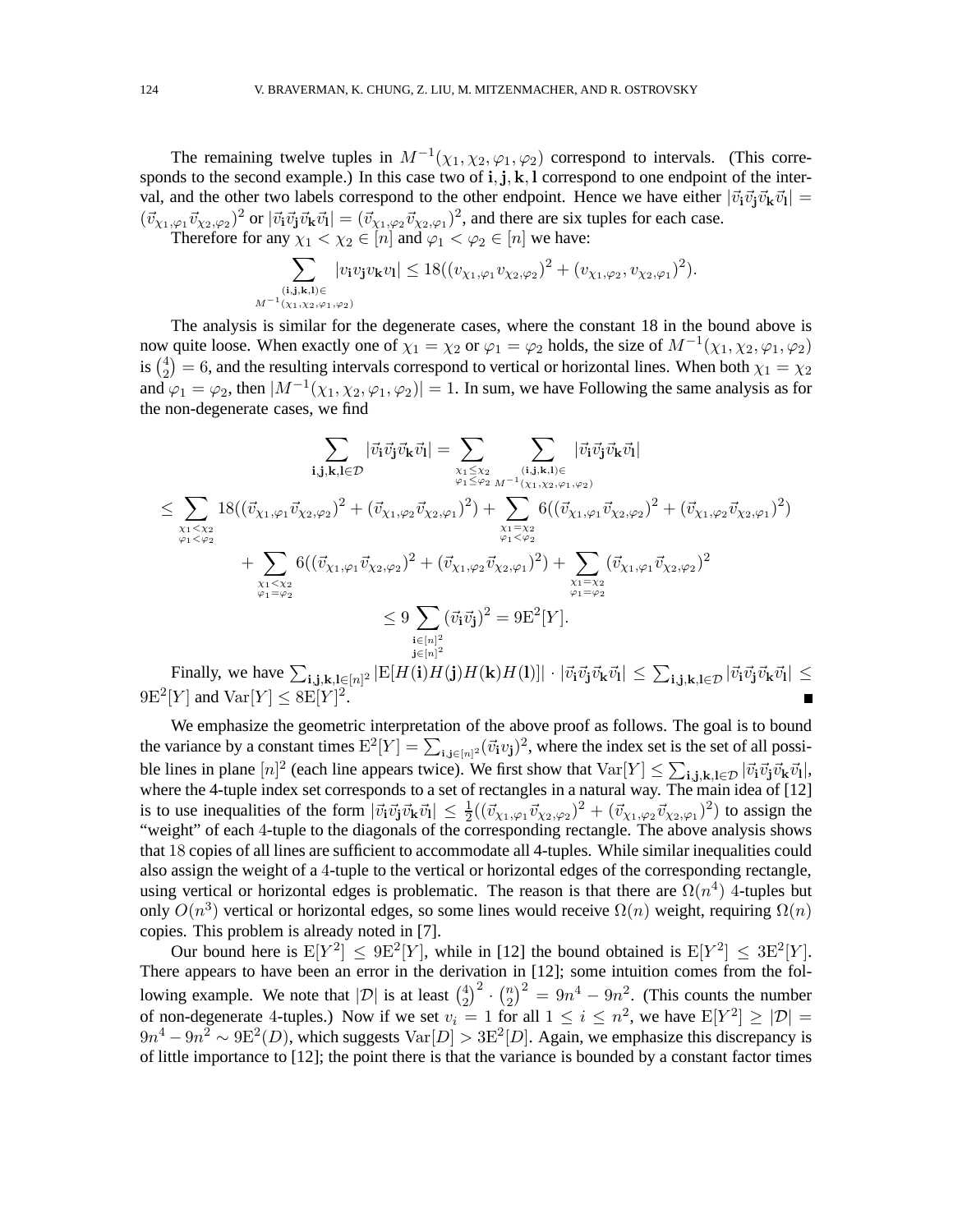the square of the expectation. It is here, where we are generalizing to  $k \geq 3$ , that the exact constant factor is of some importance.

Given the bounds on the expectation and variance for the  $D_{i,j}$ , standard techniques yield a bound on the performance of our algorithm.

**Theorem 3.4.** *For every*  $\epsilon > 0$  *and*  $\delta > 0$ *, there exists a randomized algorithm that computes, given a* sequence  $(a_1^1, a_1^2), \ldots, (a_m^1, a_m^2)$ , in one pass and using  $O(\epsilon^{-2} \log \frac{1}{\delta}(\log m + \log n))$  memory bits, *a number* Med *so that the probability* Med *deviates from*  $||v||^2$  *by more than*  $\epsilon$  *is at most*  $\delta$ *.* 

*Proof.* Recall the algorithm described in the beginning of Section 3: let  $s_1 = 72e^{-2}$  and  $s_2 =$ 2 log  $\delta$ . We first computes  $s_2$  random variables  $Y_1, Y_2, \ldots, Y_{s_2}$  and outputs their median Med, where each  $Y_i$  is the average of  $s_1$  random variables  $Y_{ij}$ :  $1 \leq j \leq s_1$  and  $Y_{ij}$  are independent, identically distributed random variables computed by Figure 1. By Chebyshev's inequality, we know that for any fixed i,

$$
\Pr(|Y_i - ||\vec{v}||) \ge \epsilon ||\vec{v}|| \le \frac{\text{Var}(Y_i)}{\epsilon^2 ||\vec{v}||^2} = \frac{(1/s_1)\text{Var}[Y]}{\epsilon^2 ||\vec{v}||^2} = \frac{(9\epsilon^2/72)||\vec{v}||^2}{\epsilon^2 ||\vec{v}||^2} = \frac{1}{8}.
$$

Finally, by standard Chernoff bound arguments (see for example Chapter 4 of [14]), the probability that more than  $s_2/2$  of the variables  $Y_i$  deviate by more than  $\epsilon ||\vec{v}||$  from  $||\vec{v}||$  is at most  $\delta$ . In case this does not happen, the median Med supplies a good estimate to the required quantity  $\|\vec{v}\|$  as needed.

# **4. The General Case**  $k \geq 3$

Now let us move to the general case where  $k \geq 3$ . Recall that  $\vec{v}$  is a vector in  $\text{R}^{n^k}$  that maintains certain statistics of a data stream, and we are interested in estimating its  $\ell_2$  norm  $\|\vec{v}\|$ . There is a natural generalization for Indyk and McGregor's method for  $k = 2$  to construct an estimator for  $\|\vec{v}\|$ : let  $h_1, \ldots, h_k : [n]$  → {−1, 1} be independent copies of 4-wise independent hash functions (namely,  $h_i(1), \ldots, h_i(n) \in \{-1, 1\}$  are 4-wise independent hash functions for each  $i \in [k]$ , and  $h_1(\cdot), \ldots, h_k(\cdot)$  are mutually independent.). Let  $H(\mathbf{p}) = \prod_{i=1}^k h_j(p_j)$ . The estimator Y is defined as  $Y \equiv \left(\sum_{\mathbf{p} \in [n]^k} \vec{v}_{\mathbf{p}} H(\mathbf{p})\right)^2$ .

Our goal is to show that  $E[Y] = ||\vec{v}||^2$  and  $Var[Y]$  is reasonably small so that a streaming algorithm maintaining multiple independent instances of estimator  $Y$  will be able to output an approximately correct estimation of  $\|\vec{v}\|$  with high probability. Notice that when  $\|\vec{v}\|$  represents the  $\ell_2$ distance between the joint distribution and the tensors of the marginal distributions, the estimator can be computed efficiently in a streaming model similarly to as in Figure 1. We stress that our result is applicable to a broader class of  $\ell_2$ -norm estimation problems, as long as the vector  $\vec{v}$  to be estimated has a corresponding efficiently computable estimator  $Y$  in an appropriate streaming model. Formally, we shall prove the following main lemma in the next subsection.

**Lemma 4.1.** Let  $\vec{v}$  be a vector in  $\text{R}^{n^k}$ , and  $h_1, \ldots, h_k : [n] \to \{-1, 1\}$  be independent copies of *4-wise independent hash functions. Define*  $H(\mathbf{p}) = \prod_{i=1}^{k} h_j(p_j)$ , and  $Y \equiv \left( \sum_{\mathbf{p} \in [n]^k} \vec{v}_{\mathbf{p}} H(\mathbf{p}) \right)^2$ . *We have*  $E[Y] = ||\vec{v}||$  *and*  $Var[Y] \leq 3^k E[Y]^2$ *.* 

We remark that the bound on the variance in the above lemma is tight. One can verify that when the vector  $\vec{v}$  is a uniform vector (i.e., all entries of  $\vec{v}$  are the same), the variance of Y is  $\Omega(3^k E[Y]^2)$ . With the above lemma, the following main theorem mentioned in the introduction immediately follows by a standard argument presented in the proof of Theorem 3.4 in the previous section.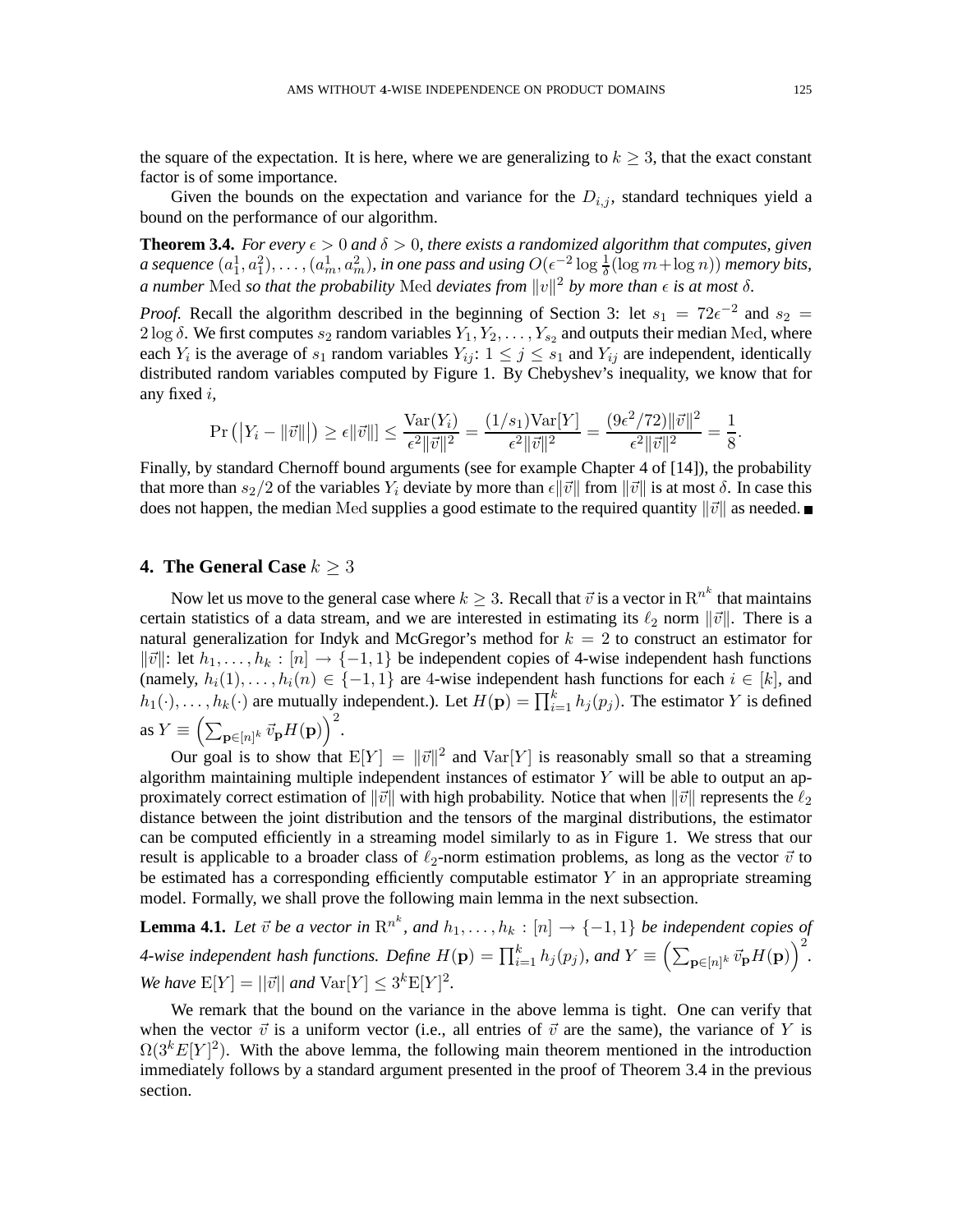**Theorem 4.2.** Let  $\vec{v}$  be a vector in  $R^{[n]^{k}}$  that maintains an arbitrary statistics in a data stream *of size* m, in which every item is from  $[n]^k$ . Let  $\epsilon, \delta \in (0,1)$  be real numbers. If there exists an *algorithm that maintains an instance of* Y *using*  $O(\mu(n, m, k, \epsilon, \delta))$  *memory bits, then there exists an algorithm* Λ *such that:*

- *(1)* With probability  $\geq 1 \delta$  the algorithm  $\Lambda$  outputs a value between  $[(1 \epsilon) ||\vec{v}||^2, (1 + \epsilon) ||\vec{v}|^2]$ *and*
- *(2) the space complexity of*  $\Lambda$  *is*  $O(3^k \frac{1}{\epsilon^2} \log \frac{1}{\delta} \mu(n, m, k, \epsilon, \delta)).$

As discussed above, an immediate corollary is the existence of a one-pass space efficient streaming algorithm to detect the dependency of k random variables in  $\ell_2$ -norm:

**Corollary 4.3.** *For every*  $\epsilon > 0$  *and*  $\delta > 0$ *, there exists a randomized algorithm that computes,* given a sequence  $a_1, \ldots, a_m$  of k-tuples, in one pass and using  $O(3^k \epsilon^{-2} \log \frac{1}{\delta} (\log m + \log n))$ *memory bits, a number* Y *so that the probability* Y *deviates from the square of the*  $\ell_2$  *distance between product and joint distribution by more than a factor of*  $(1 + \epsilon)$  *is at most*  $\delta$ *.* 

### **4.1. Analysis of the Sketch** Y

This section is devoted to prove Lemma 4.1, where the main challenge is to bound the variance of Y . The geometric approach of Indyk and McGregor [12] presented in Section 3 for the case of  $k = 2$  can be extended to analyze the general case. However, we remark that the generalization requires new ideas. In particular, instead of performing "local analysis" that maps each rectangle to its diagonals, a more complex "global analysis" is needed in higher dimensions to achieve the desired bounds. The alternative proof we present here utilizes similar ideas, but relies on a more combinatorial rather than geometric approach.

For the expectation of  $Y$ , we have

$$
E[Y] = E\left[\sum_{\mathbf{p},\mathbf{q}\in[n]^k} \vec{v}_{\mathbf{p}} \cdot \vec{v}_{\mathbf{q}} \cdot H(\mathbf{p}) \cdot H(\mathbf{q})\right]
$$
  
\n
$$
= \sum_{\mathbf{p}\in[n]^k} \vec{v}_{\mathbf{p}}^2 \cdot E\left[H(\mathbf{p})^2\right] + \sum_{\mathbf{p}\neq\mathbf{q}\in[n]^k} \vec{v}_{\mathbf{p}} \cdot \vec{v}_{\mathbf{q}} \cdot E\left[H(\mathbf{p})H(\mathbf{q})\right]
$$
  
\n
$$
= \sum_{\mathbf{p}\in[n]^k} \vec{v}_{\mathbf{p}}^2 = ||\vec{v}||^2,
$$

where the last equality follows by  $H(\mathbf{p})^2 = 1$ , and  $E[H(\mathbf{p})H(\mathbf{q})] = 0$  for  $\mathbf{p} \neq \mathbf{q}$ .

Now, let us start to prove  $\text{Var}[Y] \leq 3^k \text{E}[Y]^2$ . By definition,  $\text{Var}[Y] = \text{E}[(Y - \text{E}[Y])^2]$ , so we need to understand the following random variable:

$$
Err \equiv Y - \mathcal{E}[Y] = \sum_{\mathbf{p} \neq \mathbf{q} \in [n]^k} H(\mathbf{p}) H(\mathbf{q}) \vec{v}_{\mathbf{p}} \vec{v}_{\mathbf{q}}.
$$
(4.1)

The random variable  $Err$  is a sum of terms indexed by pairs  $(\mathbf{p}, \mathbf{q}) \in [n]^k \times [n]^k$  with  $\mathbf{p} \neq \mathbf{q}$ . At a very high level, our analysis consists of two steps. In the first step, we group the terms in  $Err$ properly and simplify the summation in each group. In the second step, we expand the square of the sum in  $Var[Y] = E[Err^2]$  according to the groups and apply Cauchy-Schwartz inequality three times to bound the variance.

We shall now gradually introduce the necessary notation for grouping the terms in  $Err$  and simplifying the summation. We remind the reader that vectors over the reals (e.g.,  $\vec{v} \in R^{n^k}$ ) are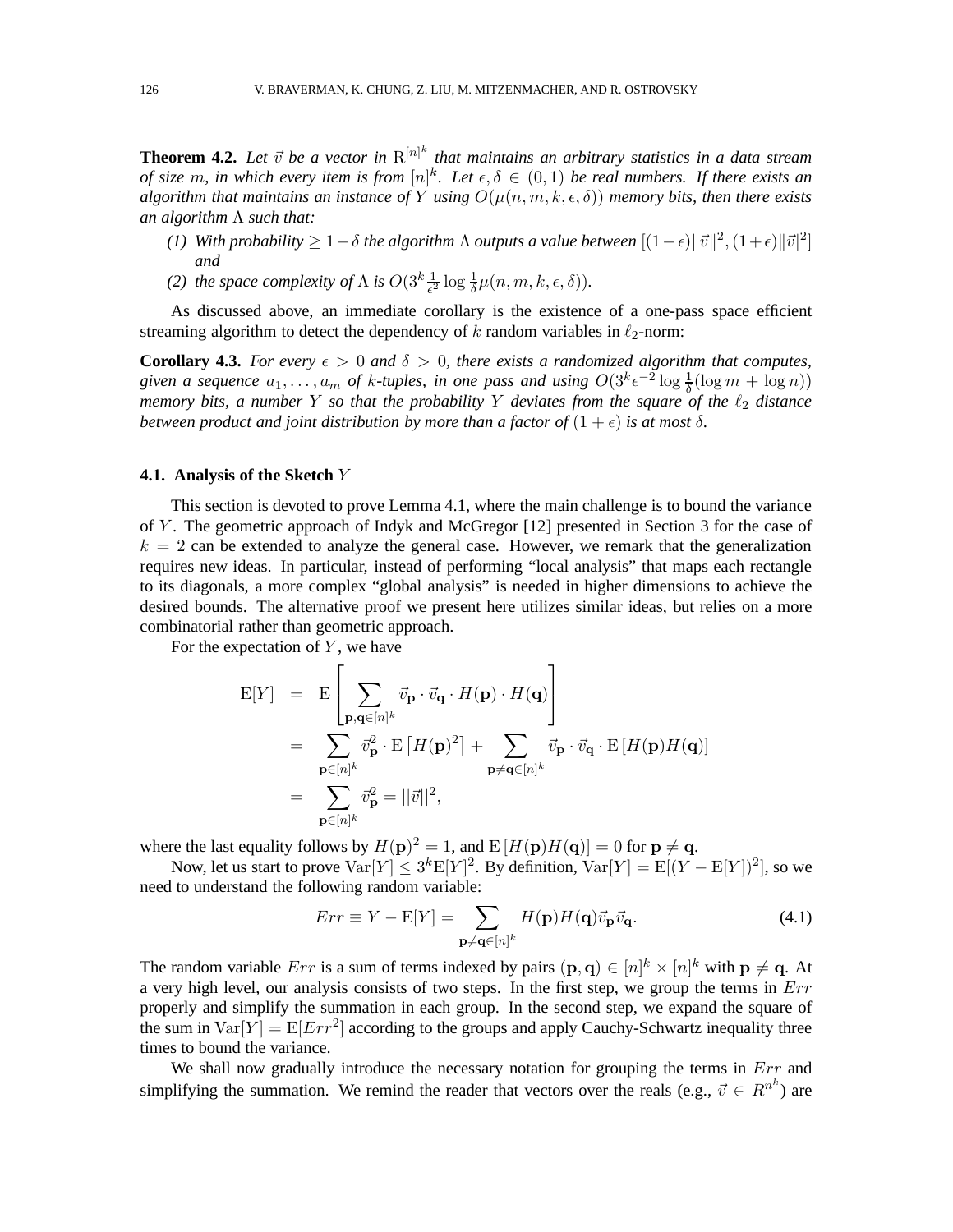denoted by  $\vec{v}, \vec{w}, \vec{r}$ , and vectors over  $[n]$  are denoted by p, q, a, b, c, d and referred as *index vectors*. We use  $S \subseteq [k]$  to denote a subset of  $[k]$ , and let  $\overline{S} = [k] \backslash S$ . We use  $\text{Ham}(\mathbf{p}, \mathbf{q})$  to denote the *Hamming distance* of index vectors  $\mathbf{p}, \mathbf{q} \in [n]^k$ , i.e., the number of coordinates where p and q are different.

**Definition 4.4.** *(Projection and inverse projection)* Let  $\mathbf{c} \in [n]^k$  be an index vector and  $S \subseteq [k]$  a subset. We define the *projection of* **c** *to* S, denoted by  $\Phi_S(\mathbf{c}) \in [n]^{|S|}$ , to be the vector **c** restricted to the coordinates in S. Also, let  $\mathbf{a} \in [n]^{|S|}$  and  $\mathbf{b} \in [n]^{|k-|S|}$  be index vectors. We define the *inverse projection of* **a** *and* **b** *with respect to* S, denoted by  $\Phi_S^{-1}(\mathbf{a}, \mathbf{b}) \in [n]^k$ , as the index vector  $\mathbf{c} \in [n]^k$ such that  $\Phi_S(\mathbf{c}) = \mathbf{a}$  and  $\Phi_{\overline{S}}(\mathbf{c}) = \mathbf{b}$ .

We next define *pair groups* and use the definition to group the terms in Err.

**Definition 4.5.** *(Pair Group)* Let  $S \subseteq [k]$  be a subset of size  $|S| = t$ . Let  $c, d \in [n]^t$  be a pair of index vectors with  $Ham(c, d) = t$  (i.e., all coordinates of c and d are distinct.). The *pair group*  $\sigma_S(c, d)$  is the set of pairs  $(p, q) \in [n]^k \times [n]^k$  such that (i) on coordinate  $S$ ,  $\Phi_S(p) = c$  and  $\overline{\Phi}_S(\mathbf{q}) = \mathbf{d}$ , and (ii) on coordinate  $\overline{S}$ , **p** and **q** are the same, i.e.,  $\Phi_{\overline{S}}(\mathbf{p}) = \Phi_{\overline{S}}(\mathbf{q})$ . Namely,

$$
\sigma_S(\mathbf{c}, \mathbf{d}) = \left\{ (\mathbf{p}, \mathbf{q}) \in [n]^k \times [n]^k : \left( \mathbf{c} = \Phi_S(\mathbf{p}) \right) \wedge \left( \mathbf{d} = \Phi_S(\mathbf{q}) \right) \wedge \left( \Phi_{\bar{S}}(\mathbf{p}) = \Phi_{\bar{S}}(\mathbf{q}) \right) \right\}.
$$
\n(4.2)

To give some intuition for the above definitions, we note that for every  $a \in [n]^{|\bar{S}|}$ , there is a unique pair  $(\mathbf{p}, \mathbf{q}) \in \sigma_S(\mathbf{c}, \mathbf{d})$  with  $\mathbf{a} = \Phi_{\bar{S}}(\mathbf{p}) = \Phi_{\bar{S}}(\mathbf{q})$ , and so  $|\sigma_S(\mathbf{c}, \mathbf{d})| = n^{|\bar{S}|}$ . On the other hand, for every pair  $(\mathbf{p}, \mathbf{q}) \in [n]^k \times [n]^k$  with  $\mathbf{p} \neq \mathbf{q}$ , there is a unique non-emtpy  $S \subseteq [k]$  such that p and q are distinct on exactly coordinates in S. Therefore,  $(p, q)$  belongs to exactly one pair group  $\sigma_S(c, d)$ . It follows that we can partition the summation in  $Err$  according to the pair groups:

$$
Err = \sum_{\substack{S \subseteq [k] \\ S \neq \emptyset}} \sum_{\substack{\mathbf{c}, \mathbf{d} \in [n]^{|S|}, \\ \operatorname{Ham}(\mathbf{c}, \mathbf{d}) = |S|}} \sum_{\substack{(\mathbf{p}, \mathbf{q}) \in \\ \sigma_S(\mathbf{c}, \mathbf{d})}} H(\mathbf{p}) H(\mathbf{q}) \vec{v}_{\mathbf{p}} \vec{v}_{\mathbf{q}}.
$$
(4.3)

We next observe that for any pair  $(p, q) \in \sigma_S(c, d)$ , since p and q agree on coordinates in  $\overline{S}$ , the value of the product  $H(p)H(q)$  depends only on S, c and d. More precisely,

$$
H(\mathbf{p})H(\mathbf{q}) = \prod_{i \in [k]} h_i(p_i)h_i(q_i) = \left(\prod_{i \in S} h_i(p_i)h_i(q_i)\right) \cdot \left(\prod_{i \in \bar{S}} h_i(p_i)^2\right) = \prod_{i \in S} h_i(p_i)h_i(q_i),
$$

which depends only on S, c and d since  $\Phi_S(\mathbf{p}) = \mathbf{c}$  and  $\Phi_S(\mathbf{q}) = \mathbf{d}$ . This motivates the definition of *projected hashing*.

**Definition 4.6.** *(Projected hashing)* Let  $S = \{s_1, s_2, \ldots, s_t\}$  be a subset of [k], where  $s_1 < s_2$  <  $\cdots < s_j$ . Let  $\mathbf{c} \in [n]^t$ . We define the *projected hashing*  $H_S(\mathbf{c}) = \prod_{i \leq t} h_{s_i}(c_i)$ .

We can now translate the random variable  $Err$  as follows:

$$
Err = \sum_{\substack{S \subseteq [k] \\ S \neq \emptyset}} \sum_{\substack{\mathbf{c}, \mathbf{d} \in [n]^{[S]}, \\ \text{Ham}(\mathbf{c}, \mathbf{d}) = |S|}} \left( H_S(\mathbf{c}) H_S(\mathbf{d}) \sum_{\substack{(\mathbf{p}, \mathbf{q}) \in \\ \sigma_S(\mathbf{c}, \mathbf{d})}} \vec{v}_{\mathbf{p}} \vec{v}_{\mathbf{q}} \right). \tag{4.4}
$$

Fix a pair group  $\sigma_S(\mathbf{c},\mathbf{d})$ , we next consider the sum  $\sum_{(\mathbf{p},\mathbf{q})\in\sigma_S(\mathbf{c},\mathbf{d})}\vec{v}_{\mathbf{p}}\vec{v}_{\mathbf{q}}$ . Recall that for every  $\mathbf{a} \in [n]^{|\bar{S}|}$ , there is a unique pair  $(\mathbf{p}, \mathbf{q}) \in \sigma_S(\mathbf{c}, \mathbf{d})$  with  $\mathbf{a} = \Phi_{\bar{S}}(\mathbf{p}) = \Phi_{\bar{S}}(\mathbf{q})$ . The sum can be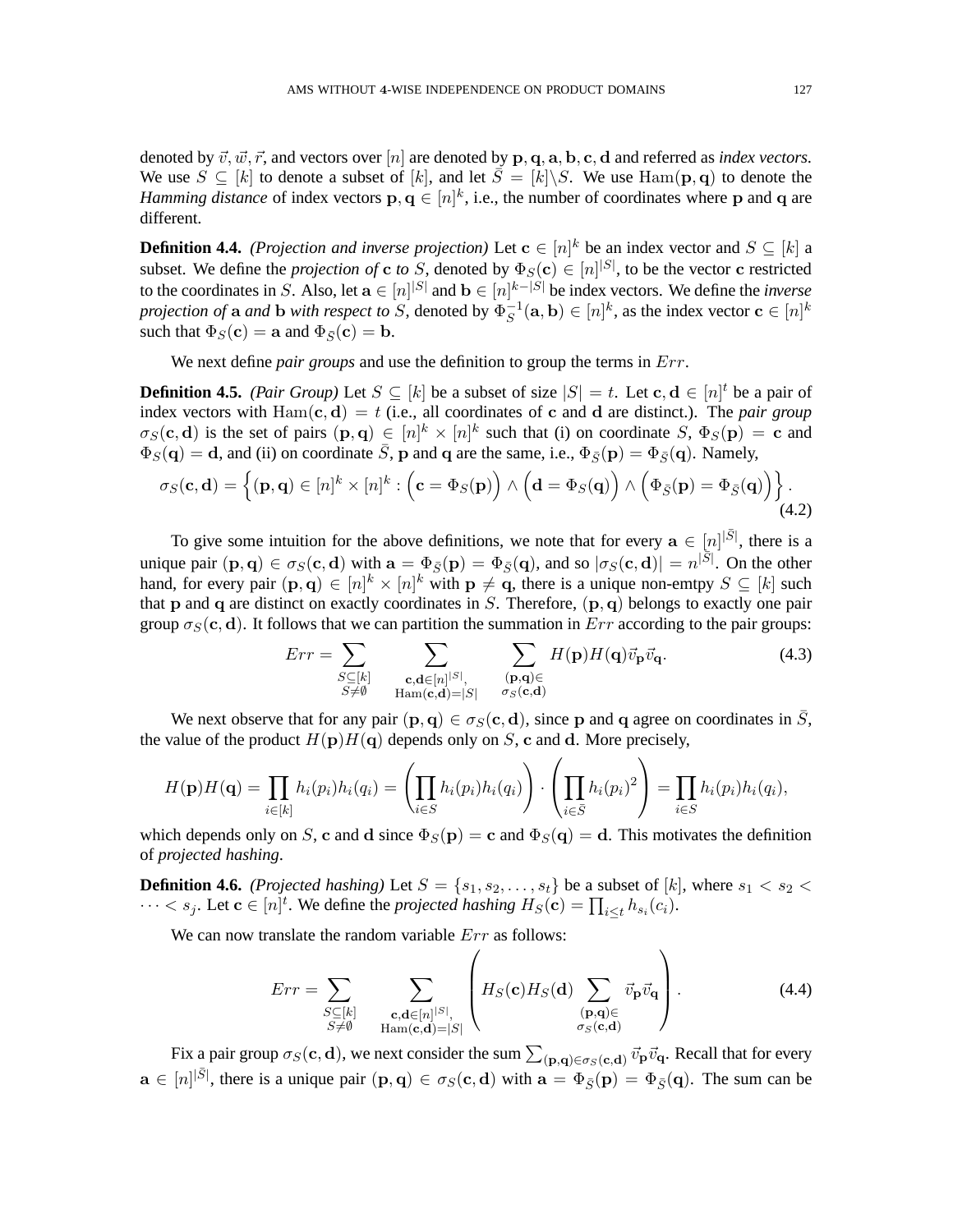viewed as the inner product of two vectors of dimension  $n^{|\bar{S}|}$  with entries indexed by  $\mathbf{a} \in [n]^{|\bar{S}|}$ . To formalize this observation, we introduce the definition of *hyper-projection* as follows.

**Definition 4.7.** *(Hyper-projection)* Let  $\vec{v} \in R^{n^k}$ ,  $S \subseteq [k]$ , and  $\mathbf{c} \in [n]^{|S|}$ . The *hyper-projection*  $\Upsilon_{S,\mathbf{c}}(\vec{v})$  of  $\vec{v}$  (with respect to S and c) is a vector  $\vec{w} = \Upsilon_{S,\mathbf{c}}(\vec{v})$  in  $\mathbb{R}^{[n]^{k-|S|}}$  such that  $\vec{w}_{\mathbf{d}} = \vec{v}_{\Phi_S^{-1}(\mathbf{c},\mathbf{d})}$ for all  $\mathbf{d} \in [n]^{k-|S|}$ .

Using the above definition, we continue to rewrite the  $Err$  as

$$
Err = \sum_{\substack{S \subseteq [k] \\ S \neq \emptyset}} \sum_{\substack{\mathbf{c}, \mathbf{d} \in [n]^{[S]}, \\ \text{Ham}(\mathbf{c}, \mathbf{d}) = |S|}} H_S(\mathbf{c}) H_S(\mathbf{d}) \cdot \langle \Upsilon_{S, \mathbf{c}}(\vec{v}), \Upsilon_{S, \mathbf{d}}(\vec{v}) \rangle. \tag{4.5}
$$

Finally, we consider the product  $H_S(c)H_S(d)$  again and introduce the following definition to further simplify the Err.

**Definition 4.8.** *(Similarity and dominance)* Let t be a positive integer.

- Two pairs of index vectors  $(c, d) \in [n]^t \times [n]^t$  and  $(a, b) \in [n]^t \times [n]^t$  are *similar* if for all  $i \in [t]$ , the two sets  $\{c_i, d_i\}$  and  $\{a_i, b_i\}$  are equal. We denote this as  $(\mathbf{a}, \mathbf{b}) \sim (\mathbf{c}, \mathbf{d})$ .
- Let c and  $\mathbf{d} \in [n]^t$  be two index vectors. We say c *is dominated by*  $\mathbf{d}$  if  $c_i < d_i$  for all  $i \in [t]$ . We denote this as  $c \prec d$ . Note that  $c \prec d \Rightarrow \text{Ham}(c, d) = t$ .

Now, note that if  $(a, b) \sim (c, d)$ , then  $H_S(a)H_S(b) = H_S(c)H_S(d)$  since the value of the product  $H_S(\mathbf{c})H_S(\mathbf{d})$  depends on the values  $\{c_i,d_i\}$  only as a set. It is also not hard to see that  $\sim$ is an equivalence relation, and for every equivalent class  $[(a, b)]$ , there is a unique  $(c, d) \in [(a, b)]$ with  $c \prec d$ . Therefore, we can further rewrite the  $Err$  as

$$
Err = \sum_{\substack{S \subseteq [k] \\ S \neq \emptyset}} \sum_{\mathbf{c} \prec \mathbf{d} \in [n]^{|S|}} H_S(\mathbf{c}) H_S(\mathbf{d}) \cdot \left( \sum_{(\mathbf{a}, \mathbf{b}) \sim (\mathbf{c}, \mathbf{d})} \langle \Upsilon_{S, \mathbf{a}}(\vec{v}), \Upsilon_{S, \mathbf{b}}(\vec{v}) \rangle \right). \tag{4.6}
$$

We are ready to bound the term  $E[Err^2]$  by expanding the square of the sum according to Equation (4.6). We first show in Lemma 4.9 below that all the cross terms in the following expansion vanish.

$$
\text{Var}[Y] = \sum_{\substack{S,S' \subseteq [k] \\ S,S' \neq \emptyset}} \sum_{\substack{\mathbf{c} \prec \mathbf{d} \in [n]^{|S|} \\ \mathbf{c}' \prec \mathbf{d}' \in [n]^{|S|}}} E[H_S(\mathbf{c}) H_S(\mathbf{d}) H_{S'}(\mathbf{c}') H_{S'}(\mathbf{d}')] \cdot \left( \sum_{\substack{S,S' \neq \emptyset \\ (\mathbf{a}, \mathbf{b}) \sim (\mathbf{c}, \mathbf{d})}} \langle \Upsilon_{S, \mathbf{a}}(\vec{v}), \Upsilon_{S, \mathbf{b}}(\vec{v}) \rangle \right) \left( \sum_{\substack{(\mathbf{a}', \mathbf{b}') \sim (\mathbf{c}', \mathbf{d}')}} \langle \Upsilon_{S', \mathbf{a}'}(\vec{v}), \Upsilon_{S', \mathbf{b}'}(\vec{v}) \rangle \right) \right).
$$
(4.7)

**Lemma 4.9.** Let S and S' be subsets of [k], and  $\mathbf{c} \prec \mathbf{d} \in [n]^{|S|}$  and  $\mathbf{c}' \prec \mathbf{d}' \in [n]^{|S'|}$  index vectors. We have  $E[H_S(\mathbf{c})H_S(\mathbf{d})H_{S'}(\mathbf{c'})H_{S'}(\mathbf{d'})]\in\{0,1\}$ . Furthermore, we have  $\mathbb{E}[H_S(\mathbf{c})H_S(\mathbf{d})H_{S'}(\mathbf{c'})H_{S'}(\mathbf{d'})] = 1$  *iff*  $(S = S') \wedge (\mathbf{c} = \mathbf{c'}) \wedge (\mathbf{d} = \mathbf{d'}).$ 

*Proof.* Recall that  $h_1, \ldots, h_k$  are independent copies of 4-wise independent uniform random variables over  $\{-1, 1\}$ . Namely, for every  $i \in [k]$ ,  $h_i(1), \ldots, h_i(n)$  are 4-wise independent, and  $h_1(\cdot), \ldots, h_k(\cdot)$  are mutually independent. Observe that for every  $i \in [k]$ , there are at most 4 terms out of  $h_i(1), \ldots, h_i(n)$  appearing in the product  $H_S(\mathbf{c})H_S(\mathbf{d})H_{S'}(\mathbf{c'})H_{S'}(\mathbf{d'})$ . It follows that all distinct terms appearing in  $H_S(\mathbf{c})H_S(\mathbf{d})H_{S'}(\mathbf{c}')H_{S'}(\mathbf{d}')$  are mutually independent uniform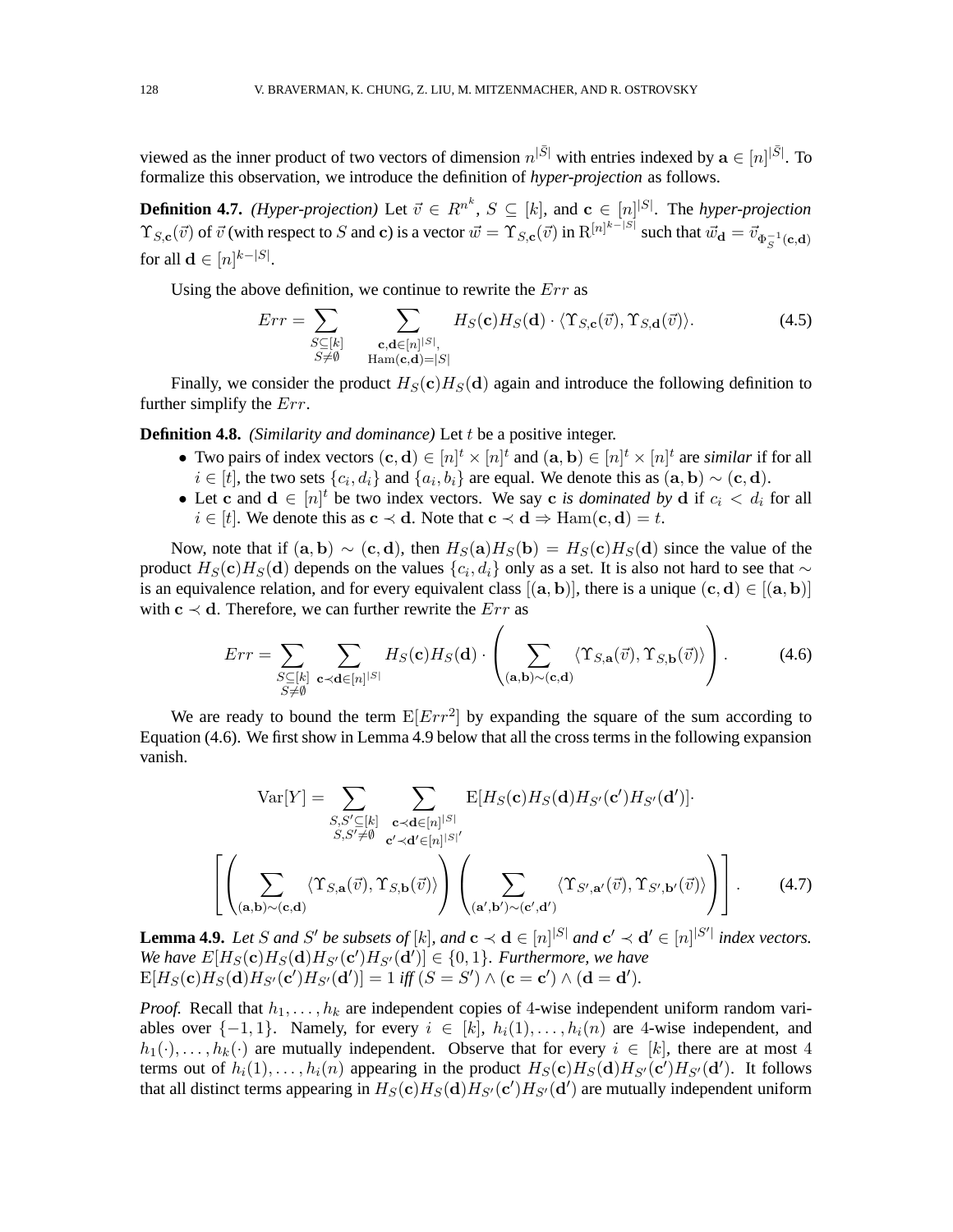random variable over  $\{-1, 1\}$ . Therefore, the expectation is either 0, if there is some  $h_i(j)$  that appears an odd number of times, or 1, if all  $h_i(j)$  appear an even number of times. By inspection, the latter case happens if and only if  $(S = S') \wedge (c = c') \wedge (d = d')$ .  $\blacksquare$ 

By the above lemma, Equation (4.7) is simplified to

$$
\text{Var}[Y] = \sum_{\substack{S \subseteq [k] \\ S \neq \emptyset}} \sum_{\mathbf{c} \prec \mathbf{d} \in [n]^{|S|}} \left( \sum_{(\mathbf{a}, \mathbf{b}) \sim (\mathbf{c}, \mathbf{d})} \langle \Upsilon_{S, \mathbf{a}}(\vec{v}), \Upsilon_{S, \mathbf{b}}(\vec{v}) \rangle \right)^2.
$$
(4.8)

We next apply the Cauchy-Schwartz inequality three times to bound the above formula. Consider a subset  $S \subseteq [k]$  and a pair  $c \prec d \in [n]^{|S|}$ . Note that there are precisely  $2^{|S|}$  pairs  $(a, b)$  such that  $(a, b) \sim (c, d)$ . Thus, by the Cauchy-Schwartz inequality:

$$
\begin{array}{lcl} \left( \underset{(\mathbf{a},\mathbf{b}) \in [n]^{|S|}}{\sum} \langle \Upsilon_{S,\mathbf{a}}(\vec{v}), \Upsilon_{S,\mathbf{b}}(\vec{v}) \rangle \right)^2 & \leq & 2^{|S|} \underset{(\mathbf{a},\mathbf{b}) \in [n]^{|S|}}{\sum} \left( \langle \Upsilon_{S,\mathbf{a}}, \Upsilon_{S,\mathbf{b}} \rangle \right)^2 \\ & \stackrel{(\mathbf{a},\mathbf{b}) \in [n]^{|S|}}{\langle \mathbf{a},\mathbf{b} \rangle \sim (\mathbf{c},\mathbf{d})} \\ & \leq & 2^{|S|} \underset{(\mathbf{a},\mathbf{b}) \in [n]^{|S|}}{\sum} \langle \Upsilon_{S,\mathbf{a}}(\vec{v}), \Upsilon_{S,\mathbf{a}}(\vec{v}) \rangle \cdot \langle \Upsilon_{S,\mathbf{b}}, \Upsilon_{S,\mathbf{b}}(\vec{v}) \rangle. \end{array}
$$

Notice that in the second inequality, we applied Cauchy-Schwartz in a component-wise manner. Next, for a subset  $S \subseteq [k]$ , we can apply the Cauchy-Schwartz inequality a third time (from the third line to the fourth line) as follows:

$$
\sum_{\mathbf{c} \prec \mathbf{d} \in [n]^{|S|}} \left( \sum_{\substack{(\mathbf{a},\mathbf{b}) \in [n]^{|S|} \\ (\mathbf{a},\mathbf{b}) \sim (\mathbf{c},\mathbf{d})}} \langle \Upsilon_{S,\mathbf{a}}(\vec{v}), \Upsilon_{S,\mathbf{b}}(\vec{v}) \rangle \right)^2
$$
\n
$$
\leq 2^{|S|} \sum_{\substack{\mathbf{c} \prec \mathbf{d} \in [n]^{|S|} \\ (\mathbf{a},\mathbf{b}) \sim (\mathbf{c},\mathbf{d})}} \sum_{\substack{(\mathbf{a},\mathbf{b}) \in [n]^{|S|} \\ (\mathbf{a},\mathbf{b}) \sim (\mathbf{c},\mathbf{d})}} \langle \Upsilon_{S,\mathbf{a}}(\vec{v}), \Upsilon_{S,\mathbf{a}}(\vec{v}) \rangle \cdot \langle \Upsilon_{S,\mathbf{b}}(\vec{v}), \Upsilon_{S,\mathbf{b}}(\vec{v}) \rangle
$$
\n
$$
= 2^{|S|} \sum_{\substack{\mathbf{c},\mathbf{d} \in [n]^{|S|} \\ \mathbf{c},\mathbf{d} \in [n]^{|S|}}} \langle \Upsilon_{S,\mathbf{c}}(\vec{v}), \Upsilon_{S,\mathbf{c}}(\vec{v}) \rangle \cdot \langle \Upsilon_{S,\mathbf{d}}(\vec{v}), \Upsilon_{S,\mathbf{d}}(\vec{v}) \rangle
$$
\n
$$
= 2^{|S|} \sum_{\mathbf{c},\mathbf{d} \in [n]^{|S|}} \langle \Upsilon_{S,\mathbf{c}}(\vec{v}), \Upsilon_{S,\mathbf{c}}(\vec{v}) \rangle \Big)^2.
$$

Finally, we note that by definition, we have  $\sum_{\mathbf{c} \in [n]^{|S|}} \langle \Upsilon_{S, \mathbf{c}}(\vec{v}), \Upsilon_{S, \mathbf{c}}(\vec{v}) \rangle = ||\vec{v}||^2$ , which equals to  $E[Y]$ . It follows that the variance in Equation (4.8) can be bounded by

 $\mathbf{r}$ 

$$
\text{Var}[Y] \le \sum_{S \subseteq [k], S \neq \emptyset} 2^{|S|} \cdot \mathbb{E}[Y]^2 = \mathbb{E}[Y]^2 \sum_{i=1}^{\kappa} {k \choose i} 2^i = (3^k - 1)\mathbb{E}[Y]^2,
$$